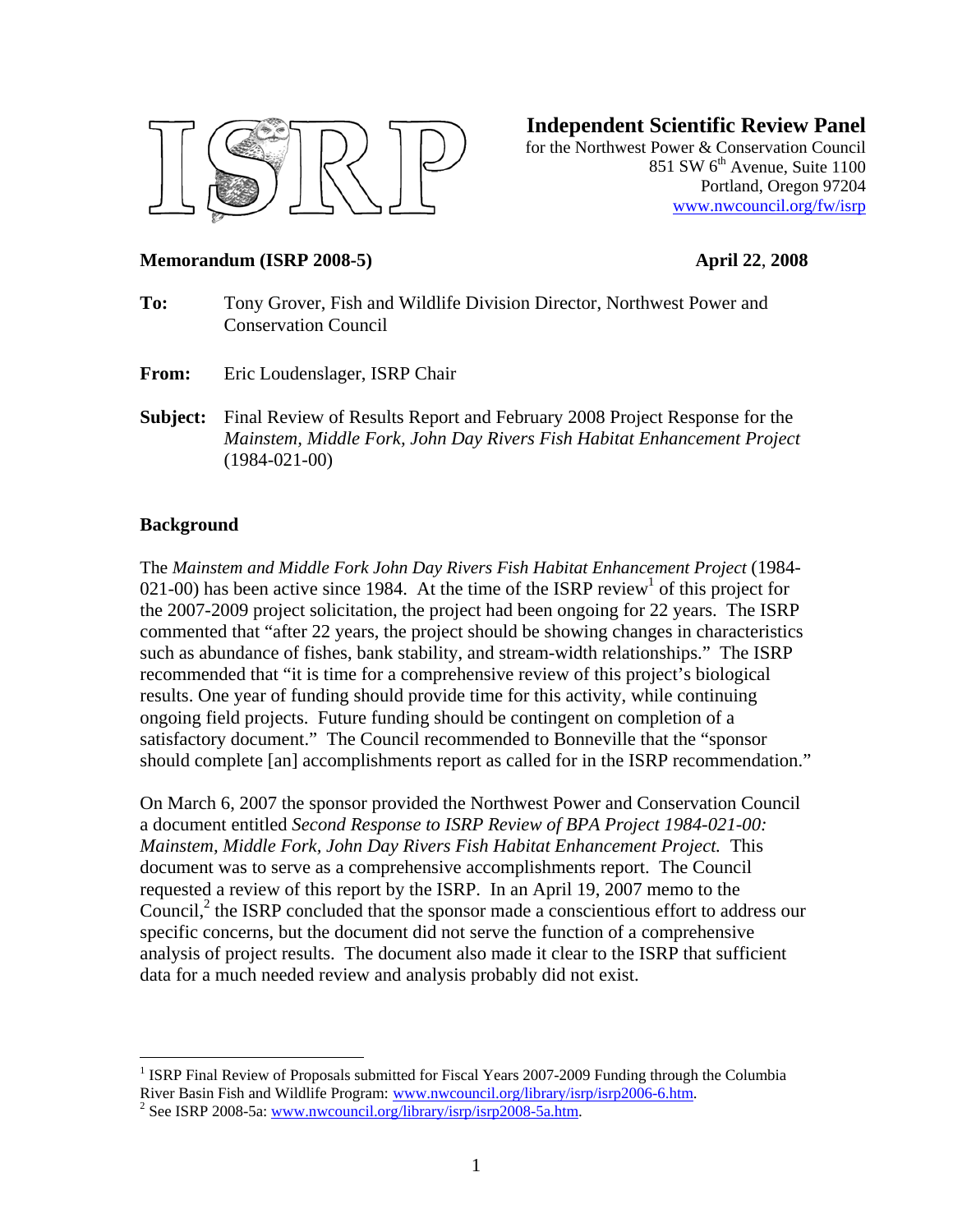Recognizing both the limitations of the existing data and the pressing need to evaluate the effectiveness of past project actions, the ISRP recommended that a comprehensive report was still needed. The ISRP suggested that the report should at least:

- 1. Identify locations where restoration has occurred;
- 2. The locations of these sites relative to spawning and rearing areas for the focal species;
- 3. Identify all the monitoring data that may exist for each of these sites;
- 4. Analyze and interpret the data;
- 5. Outline monitoring for the future.

The Council (May 9, 2007 email from Mark Fritsch) requested that the sponsors address the first three questions but did not seek a response to questions four and five. The Council, however, suggested that a response to ISRP M&E concerns about the project would be desirable.

On February 20, 2008 the project sponsor provided a report intended to cover the first three elements recommended by the ISRP. The ISRP was directed to review the sponsor's response to these questions. This memo is the ISRP's reply to the Council directive. We provide specific responses to each of the first three questions, general comments on the project as a whole based on the information that has been provided to us in the course of all ISRP reviews of this project, and a final recommendation.

# **Question 1: Identify locations where restoration has occurred**

The sponsors have addressed this question only partially. They provided GIS-generated maps showing distributions of steelhead and spring Chinook as well as locations of riparian fencing projects for each major subbasin (North, Middle, and South Forks) and the upper and lower mainstems of the John Day. Since 1984, at the inception of the project, the sponsors have employed a number of different restoration methods besides riparian fencing such as watergaps, spring developments, willow and cottonwood planting, bank stabilization, and a major floodplain restoration project on the North Fork. Unfortunately, only riparian fencing projects were mapped. Furthermore, it is unclear if the reaches that were fenced were those most in need of restoration or how they related to other habitat conditions that might be limiting. Other restoration projects are listed by subbasin (within the John Day subbasin), but not related to habitat features or constraints.

# **Question 2: The locations of these sites relative to spawning and rearing areas for the focal species**

Subbasin-wide distributions of spring Chinook and steelhead were shown on the maps. While this information is useful, rearing and spawning areas were not provided, unless one assumes that wherever the fish were distributed is in fact rearing habitat. Thus, the location of restoration sites relative to spawning and rearing habitat is unknown and, therefore, question two was not addressed satisfactorily. Figure 1 would be improved by labeling the subbasins to make interpretation of the maps easier.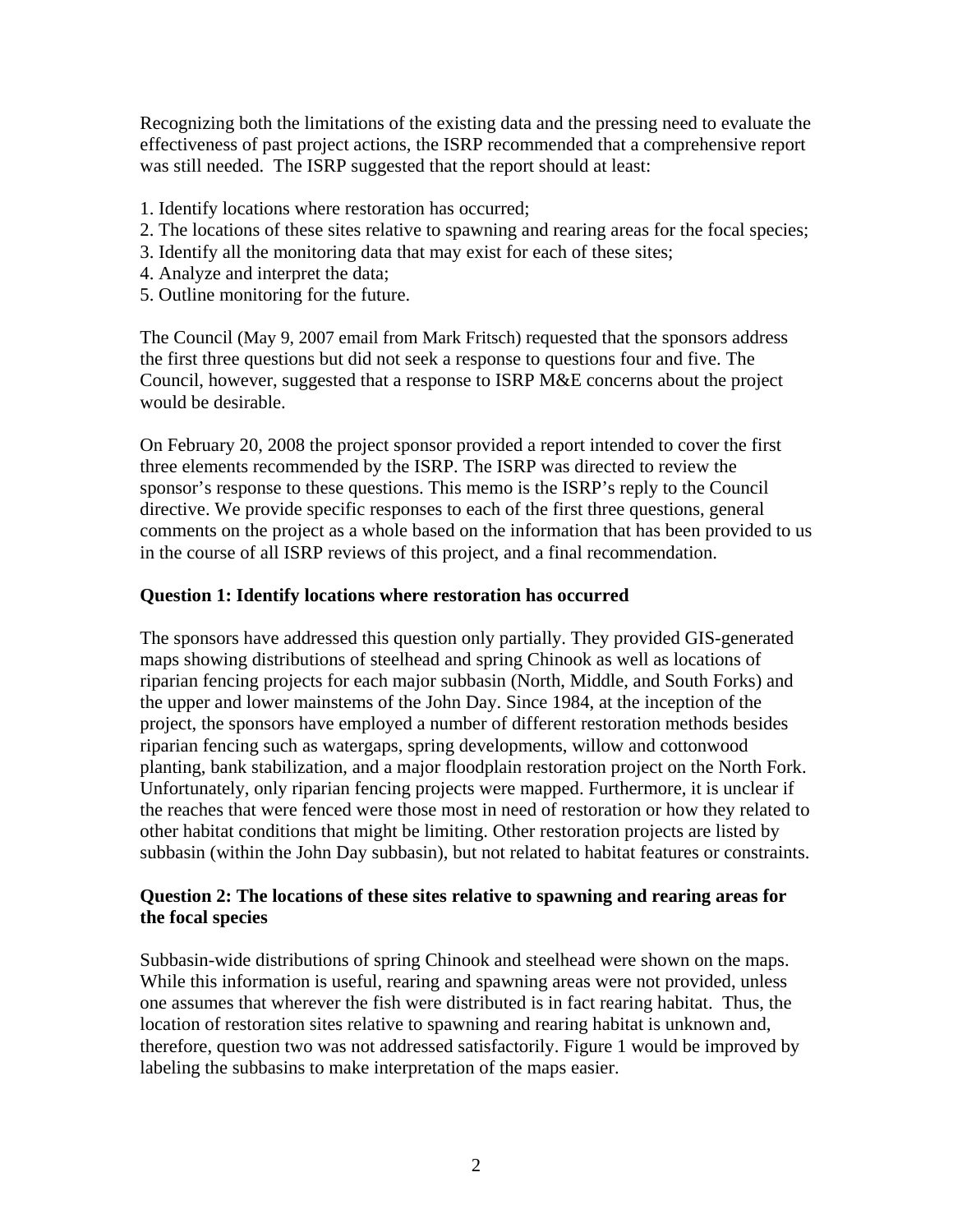Only two restoration sites (Lake Creek on the Lower Mainstem of the John Day River; Fox/Cottonwood Creek on North Fork of the John Day River) were specifically related to steelhead redds but the maps do not show their location. If data on redds from locations other than restoration sites are available, it would be useful to include them on the maps. The location of a spring Chinook redd site mapped in 1997 also is not shown.

# **Question 3: Identify all the monitoring data that may exist for each of these sites**

Question three was addressed partially, but more detailed information on monitoring data could have been provided. An appendix table showing monitoring activity on a year-byyear basis would be useful to see how frequently various metrics had been obtained. Monitoring data that exist are primarily photopoints at restoration sites. The sites are rephotographed periodically to assess changes in riparian vegetation following fencing, and could be qualitatively analyzed. However, the project summary (chronology; page 18) does not provide a history of how often the various sites were photographed. Periodic checks on the integrity of the fencing are being done, but it is not clear how frequently this effort is undertaken. Information on channel changes following enhancement actions is available for a few selected locations. Bank stability on the Upper Mainstem John Day River was monitored specifically after an ISRP request.

It appears that actual biological information on fish densities and habitat use is limited and not linked to specific habitat improvements. The narrative indicates steelhead redd counts are available from only two locations. Redd monitoring has been very sporadic and seems to have been done on Fox Creek only in 1994 and 1995. Spring Chinook redds were assessed only in 1997 and the narrative does not state where redd monitoring was done. Juvenile salmon and steelhead rearing densities and fish community structure also seem to have been assessed sporadically. Determination of fish species composition by electrofishing was attempted on Mountain Creek on the Lower Mainstem John Day River, beginning in 1994 with an intended monitoring interval of five years. That effort apparently met with limited success. A fish passage barrier that blocked 47.75 miles of a steelhead "distribution stream" on Canyon Creek (Upper Mainstem John Day River) was corrected in 1988 but no monitoring appears to have been done to see if the fish actually moved into the habitat upstream of the removed barrier.

# **General Comments**

Unfortunately the sponsors were not asked to address the last two questions:

- 4. Analyze and interpret the data;
- 5. Outline monitoring for the future.

In its FY 2007-09 funding recommendation, the Council concluded that M&E should be dealt with as a programmatic issue (May 9, 2007 email from Mark Fritsch to project sponsors) and effectiveness monitoring of individual habitat projects should be deemphasized because it is expensive and has not produced acceptable results. They instructed sponsors to focus M&E efforts on project compliance. To deal with the M&E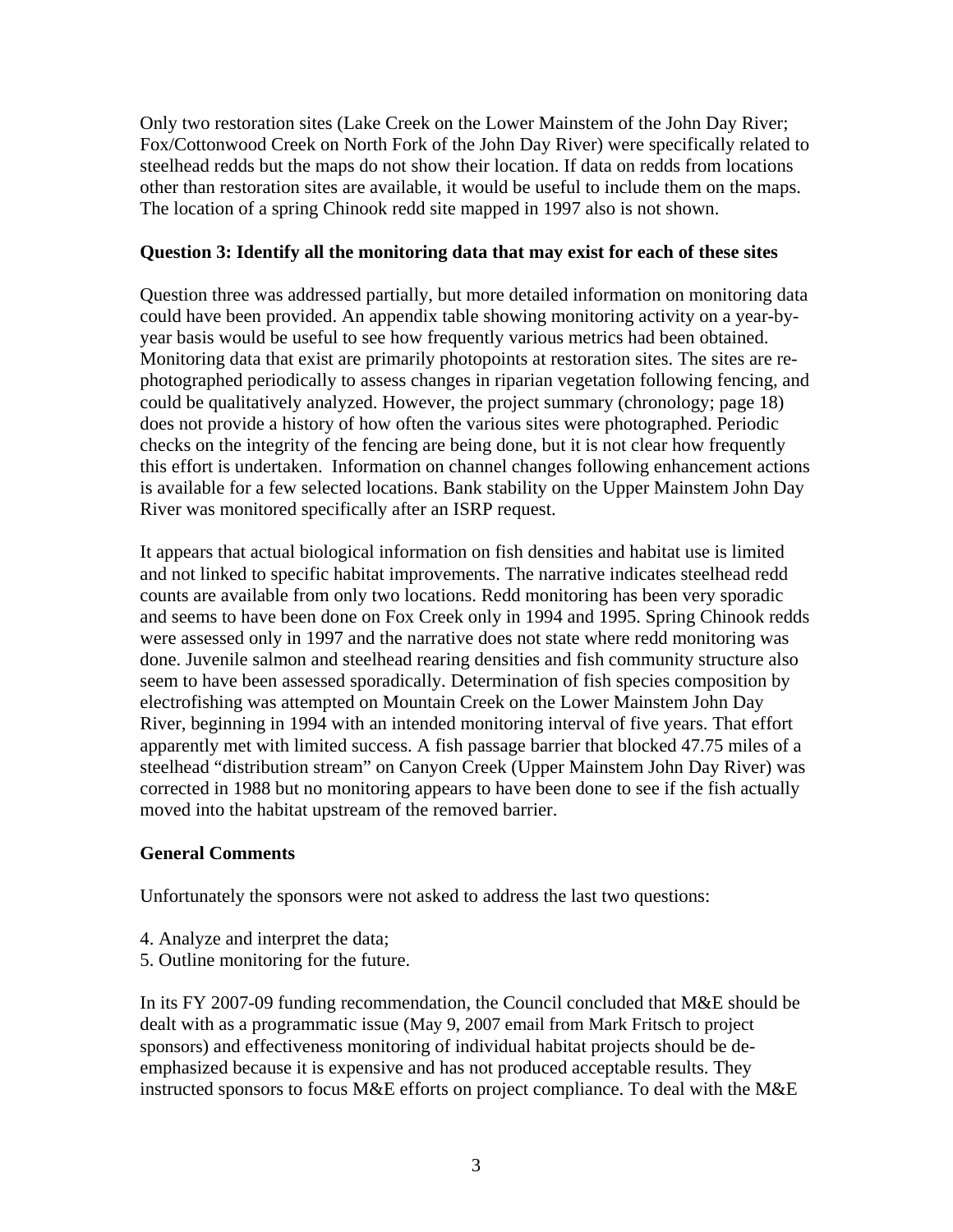issue, the Council chose to "*focus program efforts for at least the near term on a limited set of subbasin habitat monitoring and evaluation projects and on a set of broader regional projects to evaluate the effectiveness of on-the-ground habitat activities, improvements in habitat attributes and trends in fish and wildlife populations and habitat conditions.*" With this perspective in mind, the ISRP offers some general comments on the John Day Fish Habitat project based on information provided in previous reviews.

Answers to questions four and five are critical for the ISRP to make a determination about the scientific adequacy of the project. We recognize, however, that the sponsors were only asked to address the first three questions posed by the ISRP and transmitted to the sponsors by the Council. Based on our previous reviews, however, the ISRP reiterates its conclusion that sufficient and appropriate quantitative data on project effectiveness do not appear to have been collected, nor is there an adequate experimental design to fully address questions four and five. As the sponsors point out, however, a mitigating factor is that proposed M&E projects in the John Day that could shed light on project effectiveness were not funded. Despite the lack of funding for M&E, there are other data sources for John Day aquatic habitat and fish abundance, including reports by ODFW and CBFWA, as well as journal papers and graduate theses from faculty and students at Oregon State University. This information doesn't seem to be incorporated into the project sponsor's submittals. In the end, after this iterative review process, we are little farther along than the initial proposal review in understanding benefits to fish from John Day habitat enhancement actions. In the future, the Integrated Status and Effectiveness Monitoring Program's Bridge Creek project should also have some data that applies to the John Day Subbasin, especially on dealing with channel incision.

#### *Escapement Objectives*

It is difficult to assess at this point in time whether habitat enhancement activities in the John Day basin have contributed to the escapement goals for spring Chinook and summer steelhead. The escapement objectives for the subbasin, as identified in the State of the Fish and Wildlife Resources in the Columbia River Basin (CBFWA Status of the Resource (SOTR; www.cbfwa.org/sotr/)) are 20,000 jack and adult spring Chinook and 49,000 steelhead returning to the mouth of the John Day River. The geometric mean of the estimated number of spawning spring Chinook is 2901 and of returning steelhead subbasin-wide is 6552 since 1980. Summer low flows from irrigation diversions, instream habitat complexity, passage barriers from diversions, riparian habitat degradation from livestock grazing, and sediment, temperature, pH, and dissolved oxygen are believed to limit the abundance of both these focal species. Specific improvements in habitat metrics to yield an increase in capacity or productivity for the focal species are also not established.

Stream reaches that have been fenced to promote recovery of riparian habitat clearly appear to have improved conditions over stream reaches with heavily grazed banks. However, even if there is improvement at these stream reaches, on a subbasin-wide scale there may not be an over-all improvement in habitat features, for example, if conditions deteriorate at other locations. In fact, based on 1) the estimates of the spring Chinook and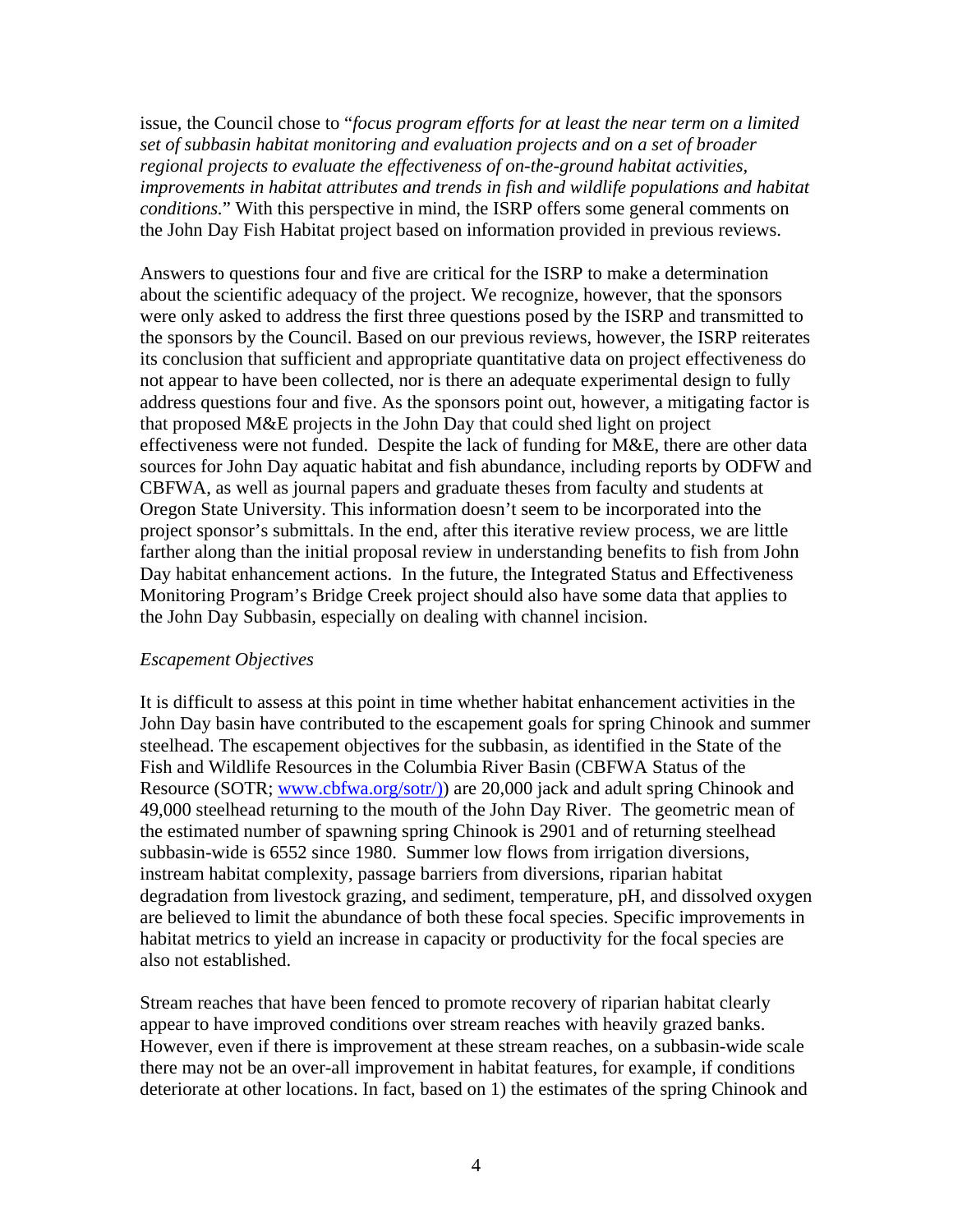summer steelhead adults returning to the John Day subbasin (Figures 1 and 2; data obtained from Status of the Resource; www.cbfwa.org/sotr/); 2) stock-recruit relationships for spring Chinook that suggest that the subbasin is near carrying capacity for this species (from Project #199801600 cited in the March 2007 report); and 3) numbers of emigrating smolts (presented as Table 1 in the March 2007 report), it is not apparent that the plethora of habitat projects in the John Day River subbasin undertaken through the Northwest Power and Conservation Council Fish and Wildlife Program and other programs like the OWEB and Pacific Salmon Fund have collectively increased the quantity or quality of habitat in a manner that has resulted in increased smolt production. There is little empirical information or analysis that have yet to suggest that habitat conditions subbasin-wide will be quantitatively or qualitatively improved or that more fish will be returning over the next 20 years as a consequence of pursuing the project tasks as the sponsors have in the past.



Figure 1. Estimates of the total John Day spring Chinook population (CBFWA – STOR)



Figure 2. Estimates of the John Day River summer steelhead population

Many factors may confound detection of the contribution of habitat improvement projects to spring Chinook and steelhead escapement:

• Habitat may be degraded in other portions of the subbasin faster than it is recovering from riparian fencing and other enhancement actions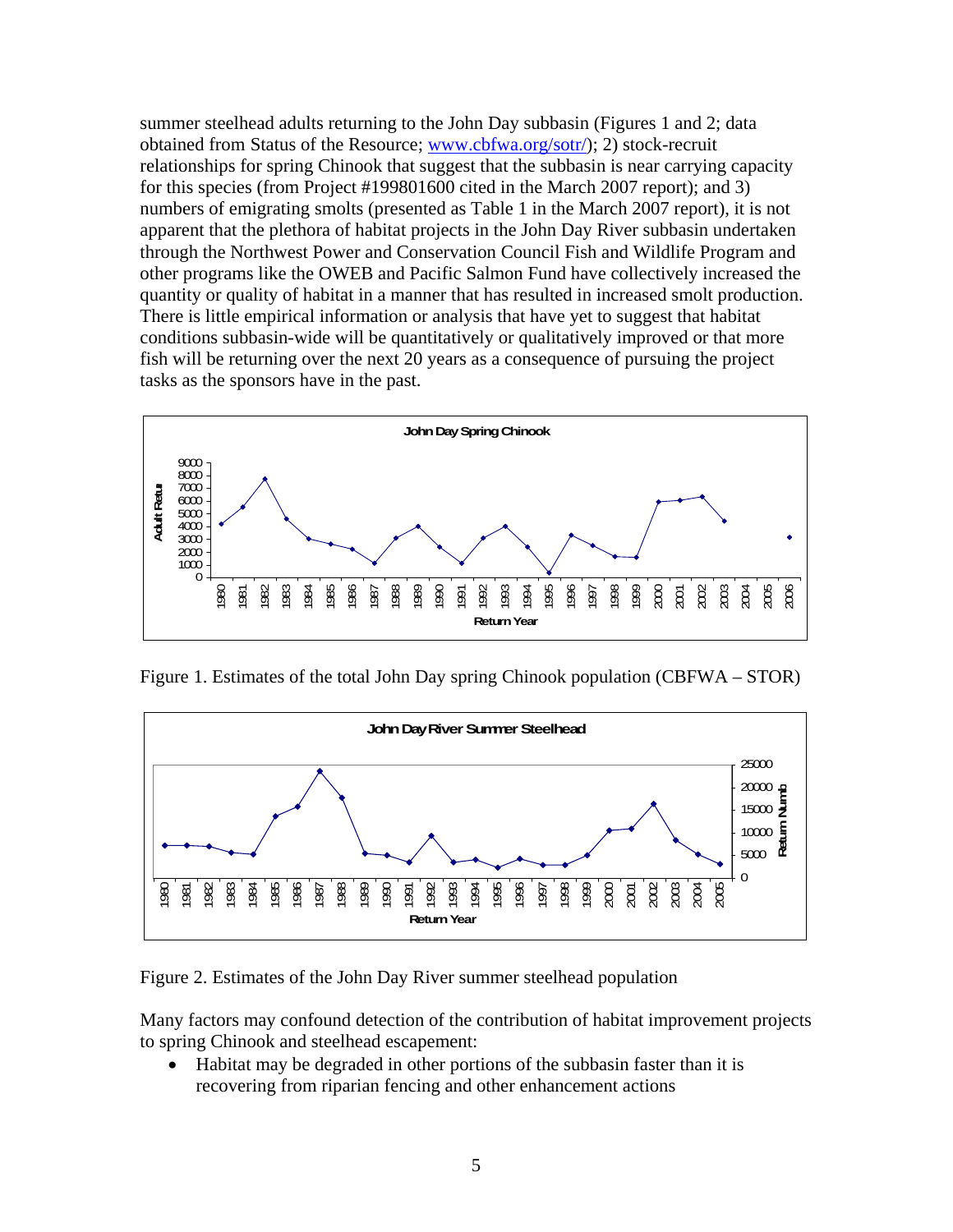- The sites where improvements have been undertaken may not be effective in leading to improved abundance and productivity of the focal species
- Other limiting factors may have critical thresholds that are restraining the benefits to fish from being realized
- The magnitude of the problem is not being adequately addressed by installing between 2.5 to 16 miles of fencing annually
- Out-of-basin factors such as ocean conditions or mainstem mortality may interfere with detecting the effects of habitat improvement projects on target species

These factors were not discussed comprehensively by the sponsors in any of the reports reviewed by the ISRP, and we encourage careful consideration of them in interpretation of available data. Discerning whether or not the project is improving habitat on a reach scale, the subbasin scale, or whether the effort is being masked by other factors is important to know for adaptive management.

# *John Day Retrospective Report*

Because project #198402100 is one of the longest ongoing projects funded under the Fish and Wildlife Program and a significant amount of work has been done, the ISRP believes that the John Day subbasin co-managers and stakeholders would benefit from a comprehensive retrospective review of 1) the effects of habitat enhancement actions on aquatic habitat conditions and 2) the abundance and productivity of the subbasin focal species. The report would help provide guidance on the future implementation of restoration strategies in the John Day subbasin.

The ISRP also urges that the leaders for this project work to use information from other Oregon Department of Fish and Wildlife projects and other co-managers within the John Day subbasin. Information on implementation and effectiveness of livestock exclusion, other enhancement actions at their disposal, and subbasin-wide habitat and fish population status should be used to aid in evaluating what has worked and what has not as a consequence of implementing project #198402100.

# *Integrated Monitoring and Evaluation Program*

The ISRP concurs with the need for an integrated M&E program across the Columbia River Basin where watersheds representing major physiographic classes of basins are intensively monitored. Information on effectiveness of restoration actions gained from these intensively monitored watersheds could inform other less well-monitored, but comparable, projects throughout the basin. Because the John Day does not maintain a run of hatchery fish or major dams, and extensive habitat restoration has already been implemented, the John Day could be a good basin to demonstrate the potential benefits to fish of habitat enhancement work. Results from the John Day could be contrasted with what CSMEP proposes in the Lemhi basin. In any event, some form of basin-wide population monitoring is the most effective way to assess habitat project success. The Fish and Wildlife Program emphasizes protecting and enhancing biodiversity including life history and population diversity. Achievement of this objective could require some